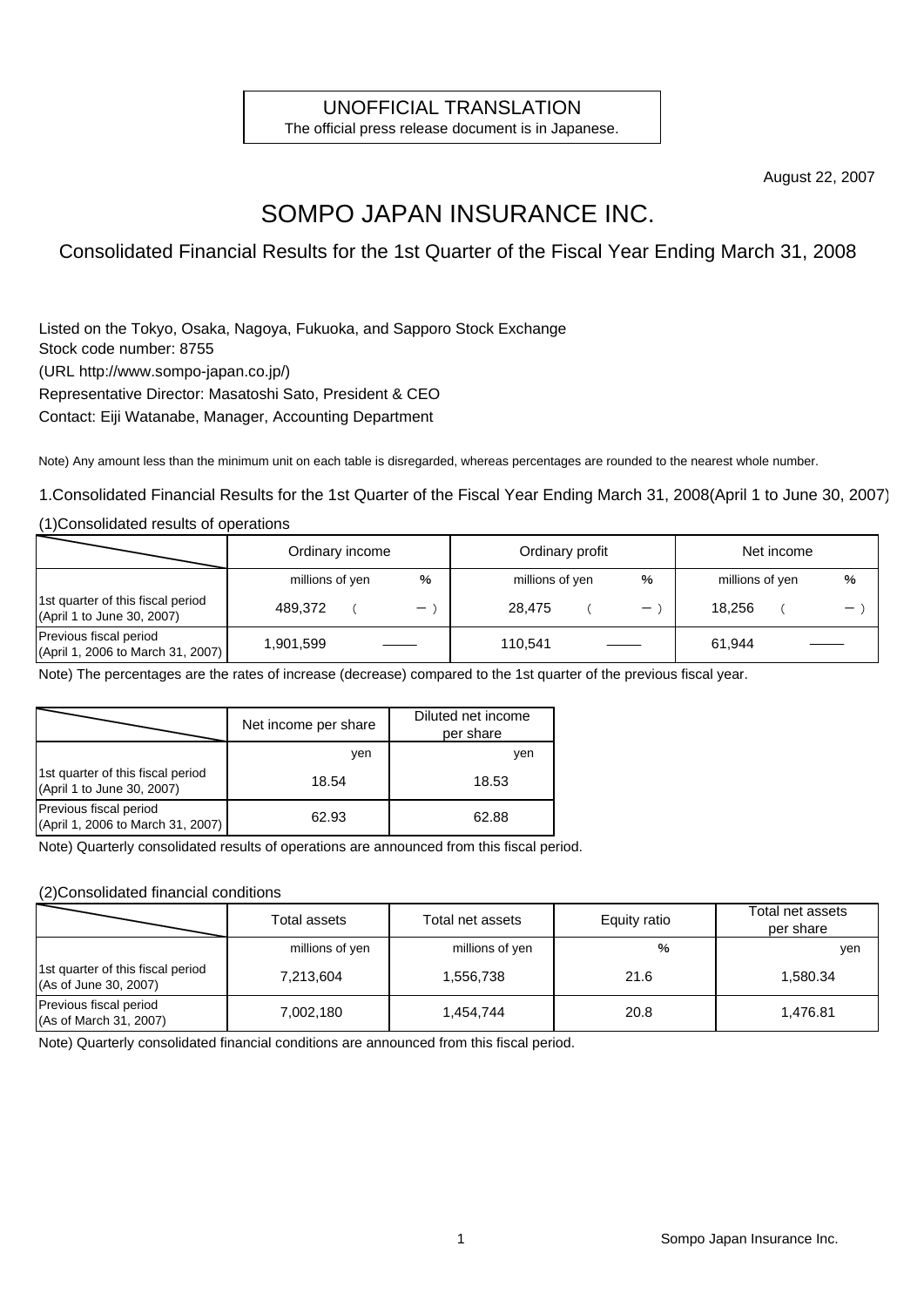2.Forecasts for the Fiscal Year ending March 31, 2008 (April 1, 2007 to March 31, 2008) There is no change on the forecasts at present as disclosed on May 23, 2007.

### 3.Others (1)Significant changes in the subsidiaries during this period : None (2)Simplified accounting method : Adopted (3)Changes in accounting method during this period : None

Note) Please refer "3.Others" in Qualitative information and financial statements for detailed information on page 3.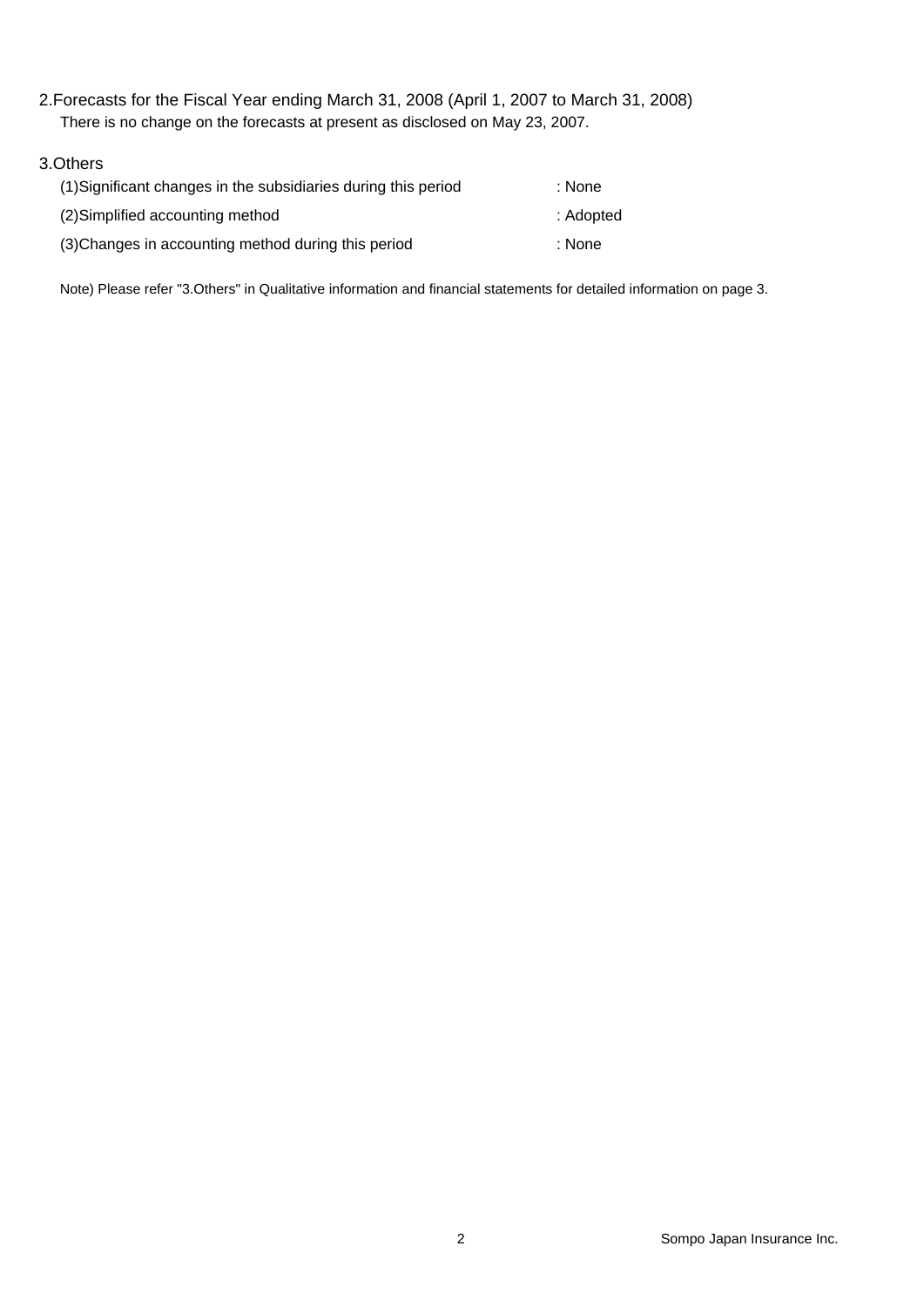# Qualitative Information and Financial Statements

### 1.Qualitative Information related to the Consolidated Results of Operations

Underwriting income was 439.2 billion yen, investment income was 47.6 billion yen and other ordinary income was 2.4 billion yen. Ordinary income was 489.3 billion yen.

Underwriting expenses were 386.0 billion yen, investment expenses were 5.7 billion yen, operating, general and administrative expenses were 68.8 billion yen and other ordinary expenses were 0.2 billion yen. Ordinary expenses were 460.8 billion yen.

As a result, ordinary profit was 28.4 billion yen and net income for the 1st quarter of this fiscal period was 18.2 billion yen.

#### 2.Qualitative Information related to the Consolidated Financial Conditions

Total assets increased by 211.4 billion yen from March 31, 2007 to 7,213.6 billion yen at June 30, 2007, mainly due to the increase in domestic stocks.

Total net assets increased by 101.9 billion yen from March 31, 2007 to 1,556.7 billion yen at June 30, 2007, due to the increase in unrealized gains on securities available for sale, mainly the increase in domestic stocks and foreign assets.

### 3.Others

(1)Significant changes in the subsidiaries during this period None.

#### (2)Simplified accounting method

Simplified accounting methods are partially adopted. For example, income taxes are measured by estimated effective tax rate.

(3)Changes in accounting method during this period None.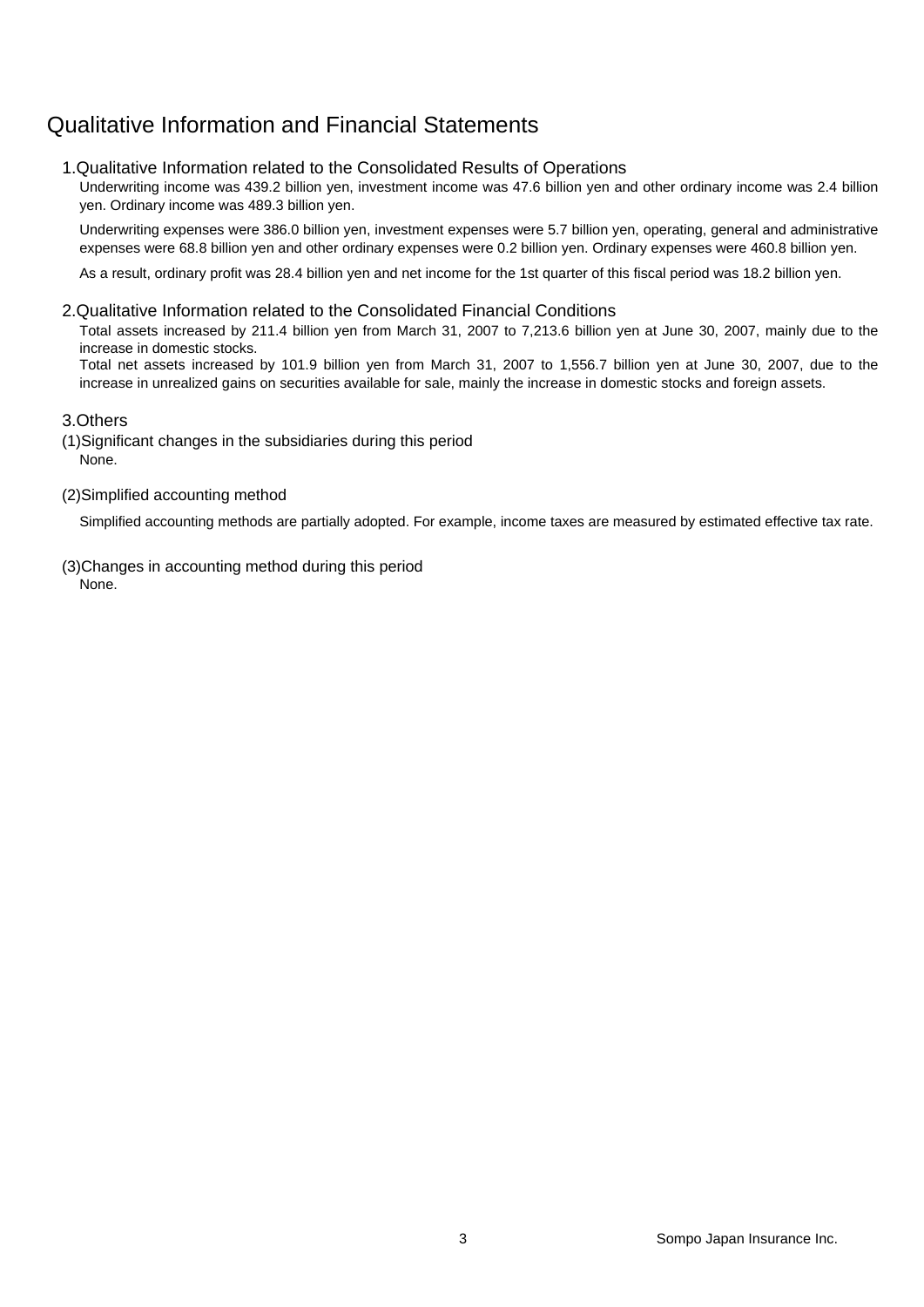# (Consolidated) Summary of Results of Operations

(Millions of yen)

|                                                   | 1st quarter of this fiscal period | Reference] Previous fiscal period |
|---------------------------------------------------|-----------------------------------|-----------------------------------|
| Term<br>Item                                      | (April 1 to June 30, 2007)        | (April 1, 2006 to March 31, 2007) |
| Ordinary income and expenses:                     |                                   |                                   |
| Underwriting income:                              | 439,277                           | 1,765,470                         |
| Net premiums written                              | 357,499                           | 1,386,662                         |
| Deposits of premiums by policyholders             | 28,513                            | 137,001                           |
| Life insurance premiums written                   | 39,099                            | 192,997                           |
| Underwriting expenses:                            | 386,006                           | 1,516,738                         |
| Net claims paid                                   | 192,309                           | 820,082                           |
| Loss adjustment expenses                          | 18,929                            | 69,710                            |
| Net commissions and brokerage fees                | 61,697                            | 245,159                           |
| Maturity refunds to policyholders                 | 41,547                            | 224,401                           |
| Life insurance claims paid                        | 9,039                             | 36,122                            |
| Investment income:                                | 47,633                            | 125,430                           |
| Interest and dividend income                      | 42,553                            | 132,126                           |
| Realized gain on sales of securities              | 9,594                             | 30,995                            |
| Investment expenses:                              | 5,773                             | 15,220                            |
| Realized loss on sales of securities              | 44                                | 1,983                             |
| Devaluation loss on securities                    | 483                               | 3,108                             |
| Operating, general and administrative expenses    | 68,892                            | 256,186                           |
| Other ordinary income and expenses                | 2,237                             | 7,785                             |
| Ordinary profit                                   | 28,475                            | 110,541                           |
| Special gains and losses:                         |                                   |                                   |
| Special gains                                     | 781                               | 3,320                             |
| Special losses                                    | 1,861                             | 19,408                            |
| Special gains and losses                          | (1,079)                           | (16,087)                          |
| Income before income taxes and minority interests | 27,396                            | 94,453                            |
| Income taxes and deferred income taxes            | 9,119                             | 32,408                            |
| Gain on minority interests                        | 20                                | 100                               |
| Net income                                        | 18,256                            | 61,944                            |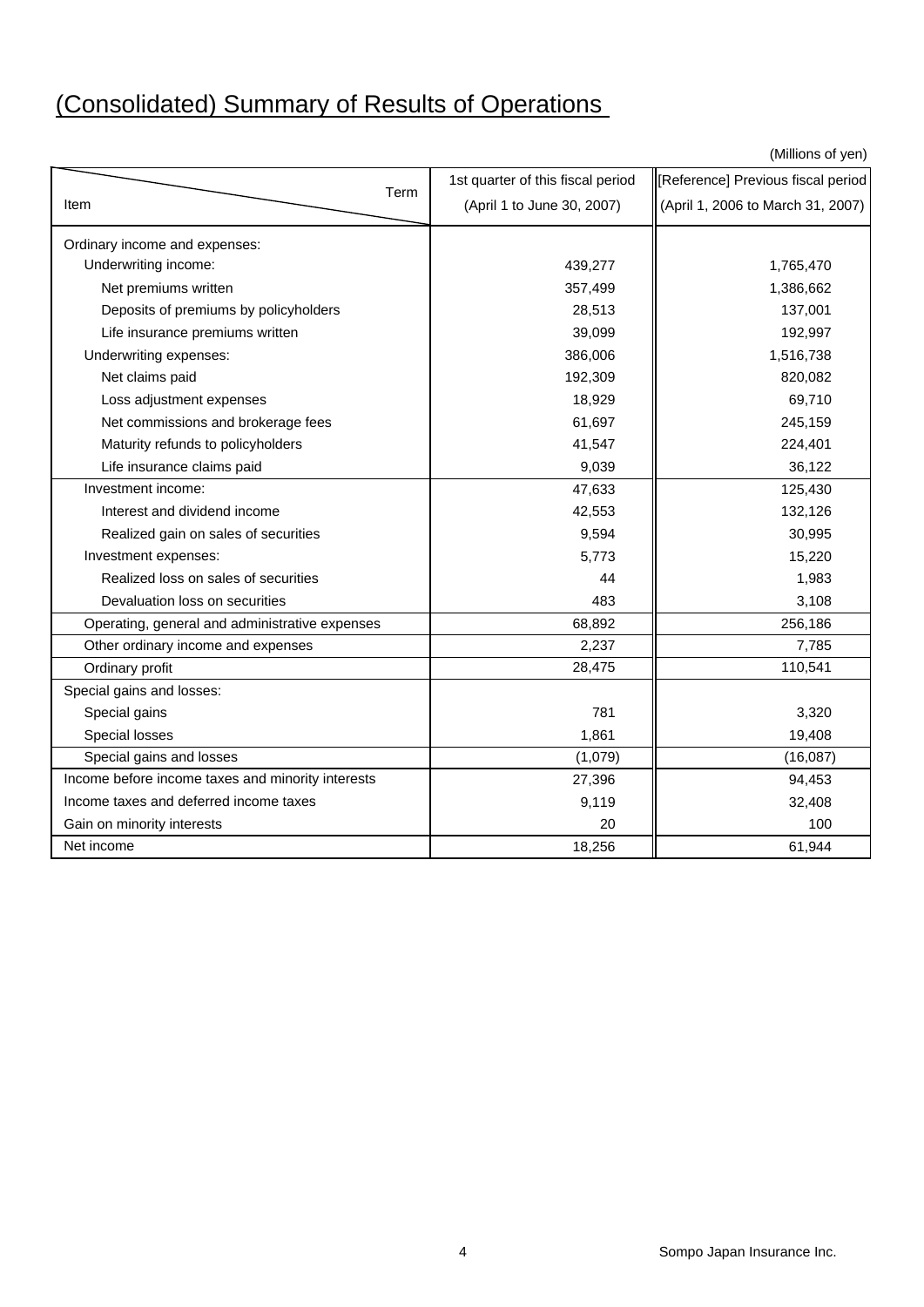# (Consolidated) Premiums Written and Claims Paid by line of business

| Direct premiums written (including deposits of premiums by policyholders) |  |
|---------------------------------------------------------------------------|--|
|                                                                           |  |

|                                                          |                                              |                            |                      |                                   |                            |                      |                                       |                          | (Millions of yen)    |
|----------------------------------------------------------|----------------------------------------------|----------------------------|----------------------|-----------------------------------|----------------------------|----------------------|---------------------------------------|--------------------------|----------------------|
| Term                                                     | 1st quarter of the previous<br>fiscal period |                            |                      | 1st quarter of this fiscal period |                            |                      | [Reference]<br>Previous fiscal period |                          |                      |
|                                                          |                                              | (April 1 to June 30, 2006) |                      |                                   | (April 1 to June 30, 2007) |                      | (April 1, 2006 to March 31, 2007)     |                          |                      |
| <b>Business line</b>                                     | Amount                                       | % increase<br>(decrease)   | % of total<br>amount | Amount                            | % increase<br>(decrease)   | % of total<br>amount | Amount                                | % increase<br>(decrease) | % of total<br>amount |
| Fire and allied insurance                                | 57,462                                       | (3.7)                      | 13.7                 | 56,829                            | (1.1)                      | 13.6                 | 239,326                               | (2.9)                    | 14.9                 |
| Marine insurance                                         | 11,320                                       | 8.9                        | 2.7                  | 12,021                            | 6.2                        | 2.9                  | 45,125                                | 5.1                      | 2.8                  |
| Personal accident insurance                              | 59,619                                       | (10.3)                     | 14.2                 | 56,485                            | (5.3)                      | 13.5                 | 229,943                               | (7.3)                    | 14.3                 |
| Voluntary automobile insurance                           | 174,328                                      | 0.2                        | 41.5                 | 172,105                           | (1.3)                      | 41.2                 | 674,799                               | (1.1)                    | 42.0                 |
| Compulsory automobile liability insurance                | 63,141                                       | (6.9)                      | 15.0                 | 62,776                            | (0.6)                      | 15.0                 | 241,942                               | (4.2)                    | 15.1                 |
| <b>Others</b>                                            | 54,318                                       | 3.7                        | 12.9                 | 57,692                            | 6.2                        | 13.8                 | 173,841                               | 2.7                      | 10.8                 |
| Total:                                                   | 420,191                                      | (2.5)                      | 100.0                | 417,910                           | (0.5)                      | 100.0                | 1,604,978                             | (2.3)                    | 100.0                |
| Total excluding deposits<br>of premiums by policyholders | 388,362                                      | (0.7)                      | 92.4                 | 389,397                           | 0.3                        | 93.2                 | 1,467,977                             | (1.1)                    | 91.5                 |
| Deposits of premiums by policyholders                    | 31,828                                       | (20.0)                     | 7.6                  | 28,513                            | (10.4)                     | 6.8                  | 137,001                               | (13.0)                   | 8.5                  |

#### Net premiums written

| (Millions of yen)                         |                                              |                            |                      |         |                                   |                      |                                   |                                       |                      |  |
|-------------------------------------------|----------------------------------------------|----------------------------|----------------------|---------|-----------------------------------|----------------------|-----------------------------------|---------------------------------------|----------------------|--|
| Term                                      | 1st quarter of the previous<br>fiscal period |                            |                      |         | 1st quarter of this fiscal period |                      |                                   | [Reference]<br>Previous fiscal period |                      |  |
|                                           |                                              | (April 1 to June 30, 2006) |                      |         | (April 1 to June 30, 2007)        |                      | (April 1, 2006 to March 31, 2007) |                                       |                      |  |
| <b>Business line</b>                      | Amount                                       | % increase<br>(decrease)   | % of total<br>amount | Amount  | % increase<br>(decrease)          | % of total<br>amount | Amount                            | % increase<br>(decrease)              | % of total<br>amount |  |
| Fire and allied insurance                 | 33,904                                       | (7.1)                      | 9.6                  | 35,408  | 4.4                               | 9.9                  | 152,632                           | (1.5)                                 | 11.0                 |  |
| Marine insurance                          | 8,247                                        | 9.3                        | 2.3                  | 9,530   | 15.6                              | 2.7                  | 37,580                            | 6.8                                   | 2.7                  |  |
| Personal accident insurance               | 35,804                                       | (1.6)                      | 10.1                 | 35,806  | 0.0                               | 10.0                 | 128,013                           | 0.1                                   | 9.2                  |  |
| Voluntary automobile insurance            | 173,632                                      | 0.1                        | 48.9                 | 171,552 | (1.2)                             | 48.0                 | 672,951                           | (1.1)                                 | 48.5                 |  |
| Compulsory automobile liability insurance | 53,099                                       | (4.4)                      | 15.0                 | 52,509  | (1.1)                             | 14.7                 | 232,716                           | (2.2)                                 | 16.8                 |  |
| <b>Others</b>                             | 50,079                                       | 0.4                        | 14.1                 | 52,692  | 5.2                               | 14.7                 | 162,768                           | $2.6\,$                               | 11.7                 |  |
| Total                                     | 354,767                                      | (1.3)                      | 100.0                | 357,499 | 0.8                               | 100.0                | 1,386,662                         | (0.6)                                 | 100.0                |  |

#### Net claims paid

| Net claims paid                           |                            |                             |                      |                                   |                            |                      |                                   |                          |                      |  |
|-------------------------------------------|----------------------------|-----------------------------|----------------------|-----------------------------------|----------------------------|----------------------|-----------------------------------|--------------------------|----------------------|--|
| (Millions of yen)                         |                            |                             |                      |                                   |                            |                      |                                   |                          |                      |  |
| Term                                      |                            | 1st quarter of the previous |                      | 1st quarter of this fiscal period |                            |                      | [Reference]                       |                          |                      |  |
|                                           | fiscal period              |                             |                      |                                   |                            |                      |                                   | Previous fiscal period   |                      |  |
|                                           | (April 1 to June 30, 2006) |                             |                      |                                   | (April 1 to June 30, 2007) |                      | (April 1, 2006 to March 31, 2007) |                          |                      |  |
| <b>Business line</b>                      | Amount                     | % increase<br>(decrease)    | % of total<br>amount | Amount                            | % increase<br>(decrease)   | % of total<br>amount | Amount                            | % increase<br>(decrease) | % of total<br>amount |  |
| Fire and allied insurance                 | 17,253                     | (10.6)                      | 9.1                  | 12,708                            | (26.3)                     | 6.6                  | 85,772                            | 14.2                     | 10.5                 |  |
| Marine insurance                          | 3,688                      | 6.0                         | 1.9                  | 4,412                             | 19.6                       | 2.3                  | 16,526                            | 7.6                      | 2.0                  |  |
| Personal accident insurance               | 12,340                     | 11.3                        | 6.5                  | 13,715                            | 11.1                       | 7.1                  | 53,654                            | 11.2                     | 6.5                  |  |
|                                           |                            |                             |                      |                                   |                            |                      |                                   |                          |                      |  |
| Voluntary automobile insurance            | 94,810                     | 0.2                         | 49.9                 | 98,261                            | 3.6                        | 51.1                 | 401,839                           | 0.6                      | 49.0                 |  |
| Compulsory automobile liability insurance | 39,268                     | 5.3                         | 20.7                 | 38,935                            | (0.8)                      | 20.2                 | 160,848                           | 3.6                      | 19.6                 |  |
| <b>Others</b>                             | 22,769                     | (8.2)                       | 12.0                 | 24,276                            | 6.6                        | 12.6                 | 101,440                           | 3.9                      | 12.4                 |  |
| Total                                     | 190,129                    | (0.2)                       | 100.0                | 192,309                           | 1.1                        | 100.0                | 820,082                           | 3.6                      | 100.0                |  |

Note common for the above three tables:

The above figures represent amounts after offsetting internal transactions among consolidated segments.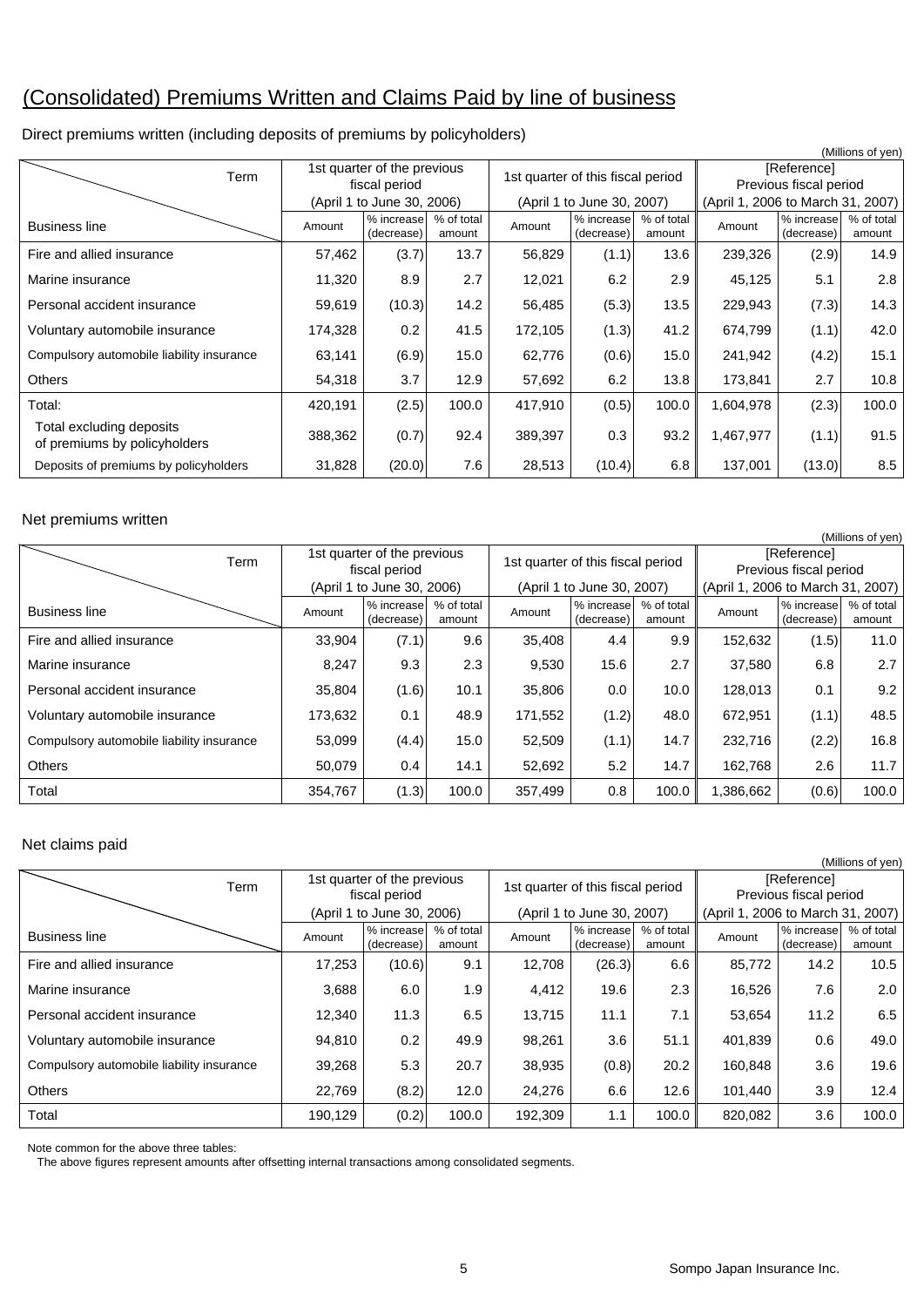# (Consolidated) Life Insurance Business

### Life Insurance Premiums

|                         |        |                                              |        |                                   |                                    | (Millions of yen)     |  |
|-------------------------|--------|----------------------------------------------|--------|-----------------------------------|------------------------------------|-----------------------|--|
|                         |        | 1st quarter of the previous<br>fiscal period |        | 1st quarter of this fiscal period | [Reference] Previous fiscal period |                       |  |
|                         |        | (April 1 to June 30, 2006)                   |        | (April 1 to June 30, 2007)        | (April 1, 2006 to March 31, 2007)  |                       |  |
|                         | Amount | % increase (decrease)                        | Amount | % increase (decrease)             | Amount                             | % increase (decrease) |  |
| Life Insurance Premiums | 44.779 | 6.3                                          | 39.099 | (12.7)                            | 192.997                            | (1.8)                 |  |

Note) The above figures represent amounts after offsetting internal transactions among consolidated segments.

### Total Amount of Policies in Force

|                             |                                        |                                    |           |                                |                                 | (Millions of yen)     |  |  |
|-----------------------------|----------------------------------------|------------------------------------|-----------|--------------------------------|---------------------------------|-----------------------|--|--|
|                             |                                        | End of the 1st quarter of previous |           | End of the 1st quarter of this | [Reference] End of the previous |                       |  |  |
|                             | fiscal period<br>(as of June 30, 2006) |                                    |           | fiscal period                  |                                 | fiscal period         |  |  |
|                             |                                        |                                    |           | (as of June 30, 2007)          | (as of March 31, 2007)          |                       |  |  |
|                             | Amount                                 | % increase (decrease)              | Amount    | % increase (decrease)          | Amount                          | % increase (decrease) |  |  |
| Individual Insurance        | 8,760,885                              | 14.1                               | 9,281,909 | 5.9                            | 9,158,284                       | 6.6                   |  |  |
| <b>Individual Annuities</b> | 85.748                                 | (1.8)                              | 84,323    | (1.7)                          | 84,574                          | (2.2)                 |  |  |
| Group Insurance             | 2,126,954                              | (1.9)                              | 2,029,449 | (4.6)                          | 2,080,358                       | (1.3)                 |  |  |
| <b>Group Annuities</b>      |                                        |                                    |           |                                |                                 |                       |  |  |

Notes)

1. The above figures represent amounts before offsetting internal transactions among consolidated segments.

 2. Amount of "Individual Annuities" represents the sum of annuity fund at the beginning of annuity payment of contract before the beginning of annuity payment and underwriting reserves of contract after the beginning of annuity payment.

### Total Amount of New Policies

|                             |                                              |              |                            |                        |                                   |                            |                        |                                    | (Millions of yen) |  |  |
|-----------------------------|----------------------------------------------|--------------|----------------------------|------------------------|-----------------------------------|----------------------------|------------------------|------------------------------------|-------------------|--|--|
|                             | 1st quarter of the previous<br>fiscal period |              |                            |                        | 1st quarter of this fiscal period |                            |                        | [Reference] Previous fiscal period |                   |  |  |
|                             | (April 1 to June 30, 2006)                   |              |                            |                        | (April 1 to June 30, 2007)        |                            |                        | (April 1, 2006 to March 31, 2007)  |                   |  |  |
|                             | Net increase!<br>by new                      | New policies | Net increase               | Net increase<br>by new | New policies                      | Net increase II            | Net increase<br>by new |                                    | Net increase      |  |  |
|                             | policies and<br>conversion                   |              | by conversion policies and | conversion             |                                   | by conversion policies and | conversion             | New policies                       | by conversion     |  |  |
| Individual Insurance        | 392,008                                      | 392,008      | -                          | 383,627                | 383,627                           |                            | 1,474,757              | 1,474,757                          |                   |  |  |
| <b>Individual Annuities</b> | 603                                          | 603          |                            | 626                    | 626                               |                            | 2,650                  | 2,650                              |                   |  |  |
| Group Insurance             | 14,305                                       | 14,305       |                            | 8,764                  | 8,764                             |                            | 42,902                 | 42,902                             |                   |  |  |
| <b>Group Annuities</b>      |                                              |              |                            |                        |                                   |                            |                        |                                    |                   |  |  |

Notes)

1. The above figures represent amounts before offsetting internal transactions among consolidated segments.

2. Amount of "Net increase by new policies and conversion" for "Individual Annuities." represents annuity fund at the beginning of annuity payment.

### Annualized New Business Premiums (Individual Insurance and Individual Annuities)

 $(Millione of von)$ 

| $\frac{1}{2}$                       |        |                                              |        |                                   |                                    |                       |  |  |  |  |
|-------------------------------------|--------|----------------------------------------------|--------|-----------------------------------|------------------------------------|-----------------------|--|--|--|--|
|                                     |        | 1st quarter of the previous<br>fiscal period |        | 1st quarter of this fiscal period | [Reference] Previous fiscal period |                       |  |  |  |  |
|                                     |        | (April 1 to June 30, 2006)                   |        | (April 1 to June 30, 2007)        | (April 1, 2006 to March 31, 2007)  |                       |  |  |  |  |
|                                     | Amount | % increase (decrease)                        | Amount | % increase (decrease)             | Amount                             | % increase (decrease) |  |  |  |  |
| Annualized<br>New Business Premiums | 10.405 | (1.3)                                        | 4.389  | (57.8)                            | 38.914                             | (15.8)                |  |  |  |  |

Note) The above figures represent amounts before offsetting internal transactions among consolidated segments.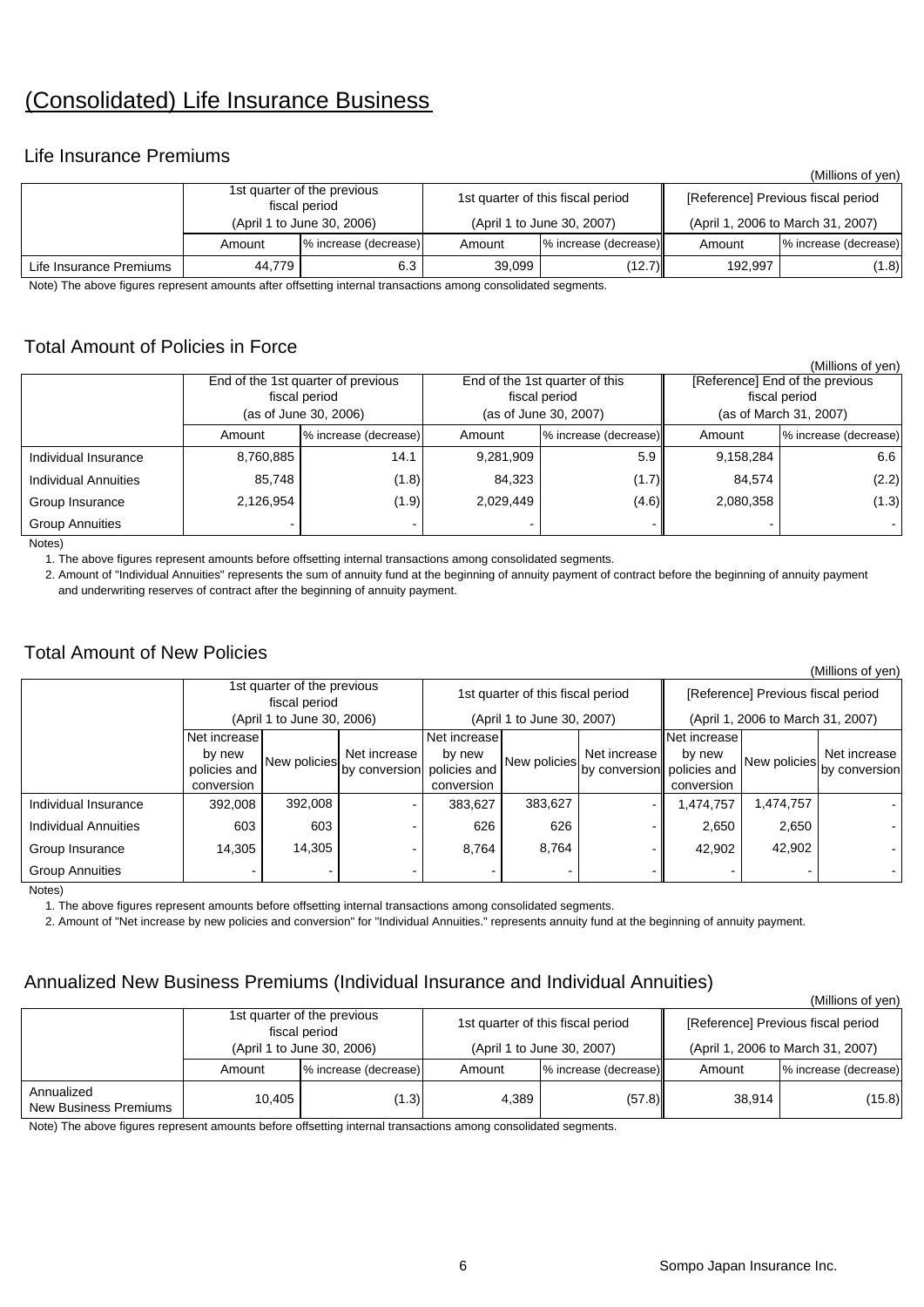# Consolidated Balance Sheet

|                                                               |                        | (Millions of yen)                 |
|---------------------------------------------------------------|------------------------|-----------------------------------|
|                                                               | End of the 1st quarter | [Reference]                       |
| Books closed                                                  | of this fiscal period  | End of the previous fiscal period |
|                                                               | (as of June 30, 2007)  | (as of March 31, 2007)            |
| Item                                                          | Amount                 | Amount                            |
| Assets:                                                       |                        |                                   |
| Cash and deposits                                             | 121,412                | 196,021                           |
| Call loans                                                    | 121,900                | 69,000                            |
| Receivables under resale agreements                           | 94,944                 | 28,966                            |
| Monetary receivables bought                                   | 31,039                 | 18,978                            |
| Money in trust                                                | 49,494                 | 47,963                            |
| Securities                                                    | 5,646,349              | 5,486,282                         |
| Loans                                                         | 492,346                | 494,866                           |
| Tangible fixed assets                                         | 222,493                | 223,878                           |
| Intangible fixed assets                                       | 27,791                 | 28,340                            |
| Other assets                                                  | 415,906                | 415,642                           |
| Deferred tax assets                                           | 8,895                  | 9,050                             |
| Allowance for possible loan losses                            | (18, 964)              | (16, 807)                         |
| Allowance for possible losses on investment securities        | (4)                    | (4)                               |
| <b>Total assets</b>                                           | 7,213,604              | 7,002,180                         |
| <b>Liabilities:</b>                                           |                        |                                   |
| Underwriting funds:                                           | 4,953,012              | 4,891,683                         |
| Reserve for outstanding losses and claims                     | 716,174                | 698,476                           |
| Underwriting reserves                                         | 4,236,837              | 4,193,207                         |
| Other liabilities                                             | 233,760                | 237,585                           |
| Reserve for retirement benefits                               | 94,846                 | 94,959                            |
| Reserve for retirement benefits to directors                  | 2,311                  |                                   |
| Reserve for bonus payments                                    | 4,209                  | 13,342                            |
| Reserve for price fluctuation                                 | 32,375                 | 30,700                            |
| Deferred tax liabilities                                      | 336,350                | 279,165                           |
| <b>Total liabilities</b>                                      | 5,656,866              | 5,547,436                         |
| Net assets:                                                   |                        |                                   |
| Shareholders' equity:                                         |                        |                                   |
| Common stock                                                  | 70,000                 | 70,000                            |
| Additional paid-in capital                                    | 24,229                 | 24,229                            |
| Retained earnings                                             | 362,718                | 362,683                           |
| Treasury stock                                                | (2,786)                | (2,832)                           |
| Total shareholders' equity                                    | 454,161                | 454,080                           |
| Valuation and translation adjustments:                        |                        |                                   |
| Unrealized gains on securities available for sale, net of tax | 1,100,671              | 998,702                           |
| Foreign currency translation adjustments                      | 1,098                  | 1,091                             |
| Total valuation and translation adjustments                   | 1,101,770              | 999,793                           |
| Stock acquisition rights                                      | 315                    | 315                               |
| Minority interests                                            | 490                    | 554                               |
| Total net assets                                              | 1,556,738              | 1,454,744                         |
| Total liabilities and net assets                              | 7,213,604              | 7,002,180                         |

Note) Consolidated Balance Sheet as of the end of 1st quarter is announced from this fiscal period.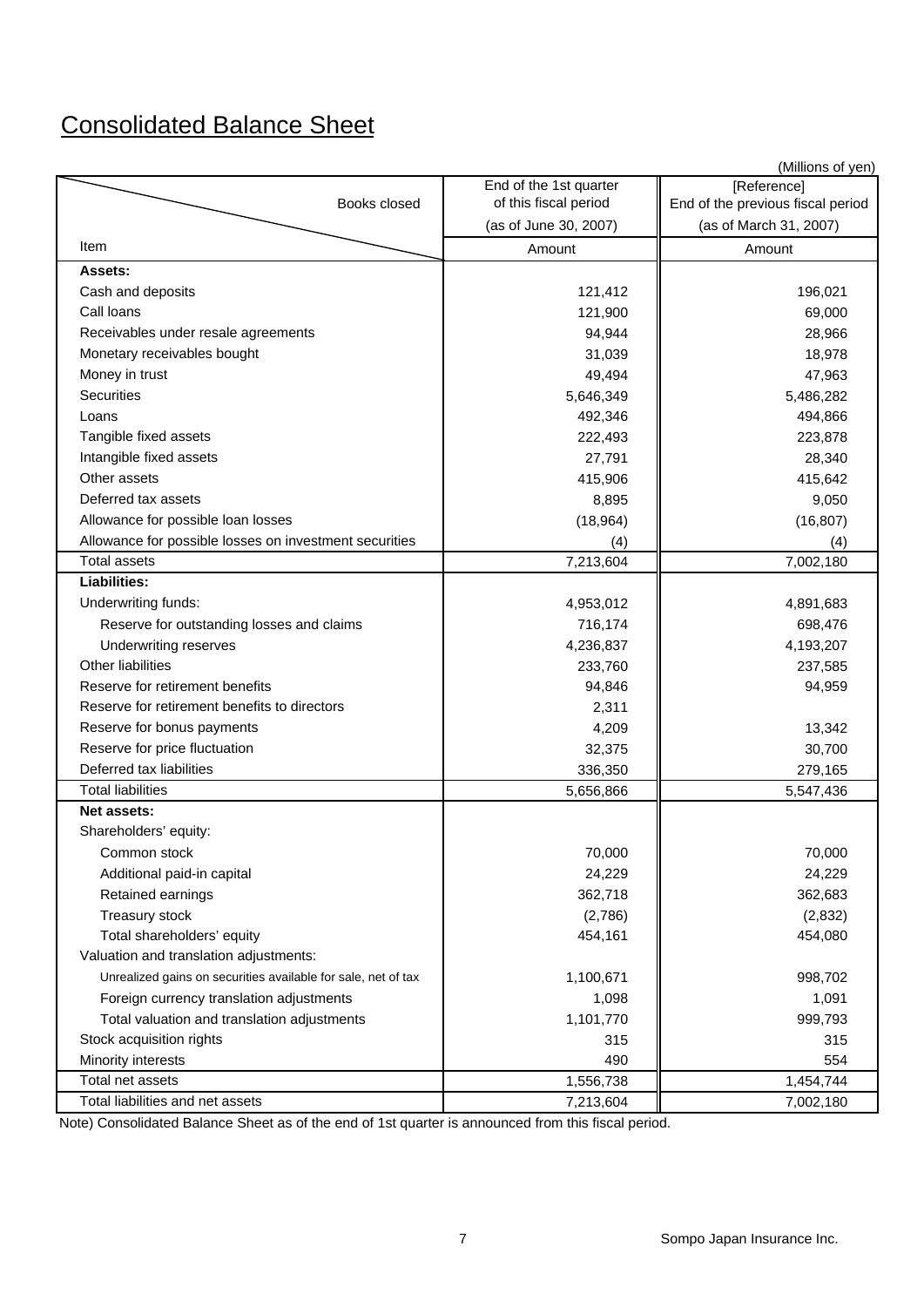# Consolidated Statement of Income

|                                                                        |                                   | (Millions of yen)                  |
|------------------------------------------------------------------------|-----------------------------------|------------------------------------|
| Term                                                                   | 1st quarter of this fiscal period | [Reference] Previous fiscal period |
|                                                                        | (April 1 to June 30, 2007)        | (April 1, 2006 to March 31, 2007)  |
| Item                                                                   | Amount                            | Amount                             |
| Ordinary income:                                                       | 489,372                           | 1,901,599                          |
| Underwriting income:                                                   | 439,277                           | 1,765,470                          |
| Net premiums written                                                   | 357,499                           | 1,386,662                          |
| Deposits of premiums by policyholders                                  | 28,513                            | 137,001                            |
| Interest and dividend income on deposits of premiums, etc.             | 11,479                            | 45,825                             |
| Life insurance premiums written                                        | 39,099                            | 192,997                            |
| Investment income:                                                     | 47,633                            | 125,430                            |
| Interest and dividend income                                           | 42,553                            | 132,126                            |
| Investment gain on money in trust                                      | 2,071                             | 4,210                              |
| Investment gain on trading securities                                  | 8                                 | 175                                |
| Realized gain on sales of securities                                   | 9,594                             | 30,995                             |
| Transfer of interest and dividend income on deposits of premiums, etc. | (11, 479)                         | (45, 825)                          |
| Other ordinary income                                                  | 2,460                             | 10,699                             |
| Ordinary expenses:                                                     | 460,896                           | 1,791,058                          |
| Underwriting expenses:                                                 | 386,006                           | 1,516,738                          |
| Net claims paid                                                        | 192,309                           | 820,082                            |
| Loss adjustment expenses                                               | 18,929                            | 69,710                             |
| Net commissions and brokerage fees                                     | 61,697                            | 245,159                            |
| Maturity refunds to policyholders                                      | 41,547                            | 224,401                            |
| Life insurance claims paid                                             | 9,039                             | 36,122                             |
| Provision for reserve for outstanding losses and claims                | 17,952                            | 37,663                             |
| Provision for underwriting reserves                                    | 44,341                            | 82,970                             |
| Investment expenses:                                                   | 5,773                             | 15,220                             |
| Realized loss on sales of securities                                   | 44                                | 1,983                              |
| Devaluation loss on securities                                         | 483                               | 3,108                              |
| Operating, general and administrative expenses                         | 68,892                            | 256,186                            |
| Other ordinary expenses:                                               | 223                               | 2,913                              |
| Interest paid                                                          | 33                                | 212                                |
| Ordinary profit                                                        | 28,475                            | 110,541                            |
| Special gains                                                          | 781                               | 3,320                              |
| Special losses:                                                        | 1,861                             | 19,408                             |
| Impairment loss                                                        |                                   | 790                                |
| Provision for price fluctuation reserve                                | 1,675                             | 6,642                              |
| Other special losses                                                   | 185                               | 11,975                             |
| Income before income taxes and minority interests                      | 27,396                            | 94,453                             |
| Income taxes and deferred income taxes                                 | 9,119                             | 32,408                             |
| Gain on minority interests                                             | 20                                | 100                                |
| Net income                                                             | 18,256                            | 61,944                             |

Note) Consolidated statement of income for 1st quarter is announced from this fiscal period.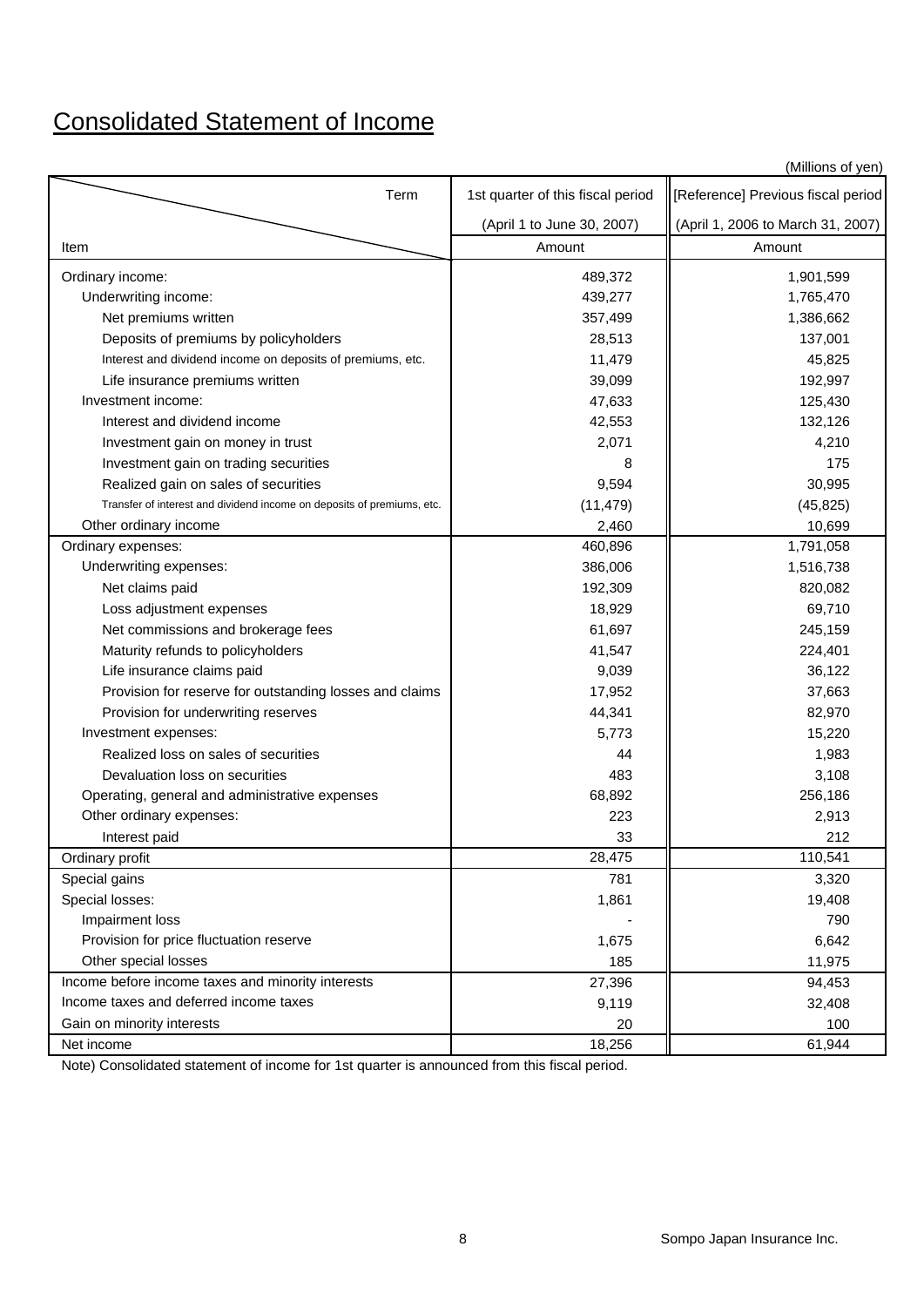## 1. Securities for Held-to-Maturity

|                    |                       |                                    |             |               |                                |                                   |                        |         | (Millions of yen) |  |
|--------------------|-----------------------|------------------------------------|-------------|---------------|--------------------------------|-----------------------------------|------------------------|---------|-------------------|--|
|                    |                       | End of the 1st quarter of previous |             |               | End of the 1st quarter of this |                                   | [Reference]            |         |                   |  |
| fiscal period      |                       |                                    |             | fiscal period |                                | End of the previous fiscal period |                        |         |                   |  |
| Item               | (as of June 30, 2006) |                                    |             |               | (as of June 30, 2007)          |                                   | (as of March 31, 2007) |         |                   |  |
|                    | Historical            | Market                             | Unrealized  | Historical    | Market                         | <b>Unrealized</b>                 | Historical             | Market  | Unrealized        |  |
|                    | cost                  | value                              | gain (loss) | cost          | value                          | gain (loss)                       | cost                   | value   | gain (loss)       |  |
| Domestic bonds     | 502,793               | 490.079                            | (12, 714)   | 539,373       | 530,863                        | (8,509)                           | 537,152                | 536.531 | (620)             |  |
| Foreign securities | 131,261               | 131,441                            | 180         | 117,869       | 118,683                        | 813                               | 118,758                | 120.594 | 1,835             |  |
| Total              | 634,054               | 621,520                            | (12, 533)   | 657,243       | 649,547                        | (7,696)                           | 655,910                | 657,126 | 1,215             |  |

Notes)

1. For domestic consolidated subsidiaries, "Historical cost" as of the end of the 1st quarter of previous fiscal period represents amounts before amortization and impairment.

 "Historical cost" as of the end of the 1st quarter of this fiscal period and the previous fiscal period represents amounts after amortization and impairment. 2. "Market value" represents market value as of the end of each quarter.

### 2. Other Securities

|                    |                       |                                    |                   |            |                                |             |            |                                   | (Millions of yen) |  |  |
|--------------------|-----------------------|------------------------------------|-------------------|------------|--------------------------------|-------------|------------|-----------------------------------|-------------------|--|--|
|                    |                       | End of the 1st quarter of previous |                   |            | End of the 1st quarter of this |             |            | [Reference]                       |                   |  |  |
|                    |                       | fiscal period                      |                   |            | fiscal period                  |             |            | End of the previous fiscal period |                   |  |  |
| Item               | (as of June 30, 2006) |                                    |                   |            | (as of June 30, 2007)          |             |            | (as of March 31, 2007)            |                   |  |  |
|                    | Historical            | Market                             | <b>Unrealized</b> | Historical | Market                         | Unrealized  | Historical | Market                            | Unrealized        |  |  |
|                    | cost                  | value                              | gain (loss)       | cost       | value                          | gain (loss) | cost       | value                             | gain (loss)       |  |  |
| Domestic bonds     | ,308,816              | 1,294,132                          | (14, 683)         | ,404,340   | 1,394,875                      | (9,464)     | ,385,840   | 1,390,323                         | 4,483             |  |  |
| Domestic stocks    | 619,876               | 1,826,930                          | 1,207,054         | 617,226    | 2,083,304                      | .466,078    | 618,212    | 1,962,647                         | 1,344,434         |  |  |
| Foreign securities | 934,147               | 1,036,154                          | 102,007           | 832,341    | 1,047,992                      | 215,651     | 871,985    | 1.042.705                         | 170,720           |  |  |
| <b>Others</b>      | 101.721               | 118.017                            | 16,296            | 90,828     | 119,070                        | 28,242      | 89,457     | 113,200                           | 23,742            |  |  |
| Total              | 2,964,560             | 4,275,235                          | 1,310,675         | 2,944,736  | 4,645,243                      | ,700,506    | 2,965,495  | 4,508,877                         | .543,381          |  |  |

Notes)

1. For the Company and domestic consolidated subsidiaries, "Historical cost" as of the end of the 1st quarter of previous fiscal period represents amounts before amortization and impairment. "Historical cost" as of the end of the 1st quarter of this fiscal period and the previous fiscal period represents amounts after amortization and impairment.

2. "Market value" represents market value as of the end of each quarter.

3. Beneficiary claims on the housing loan trust, which are classified as "Monetary receivables bought" on the consolidated balance sheet, are included in "Others".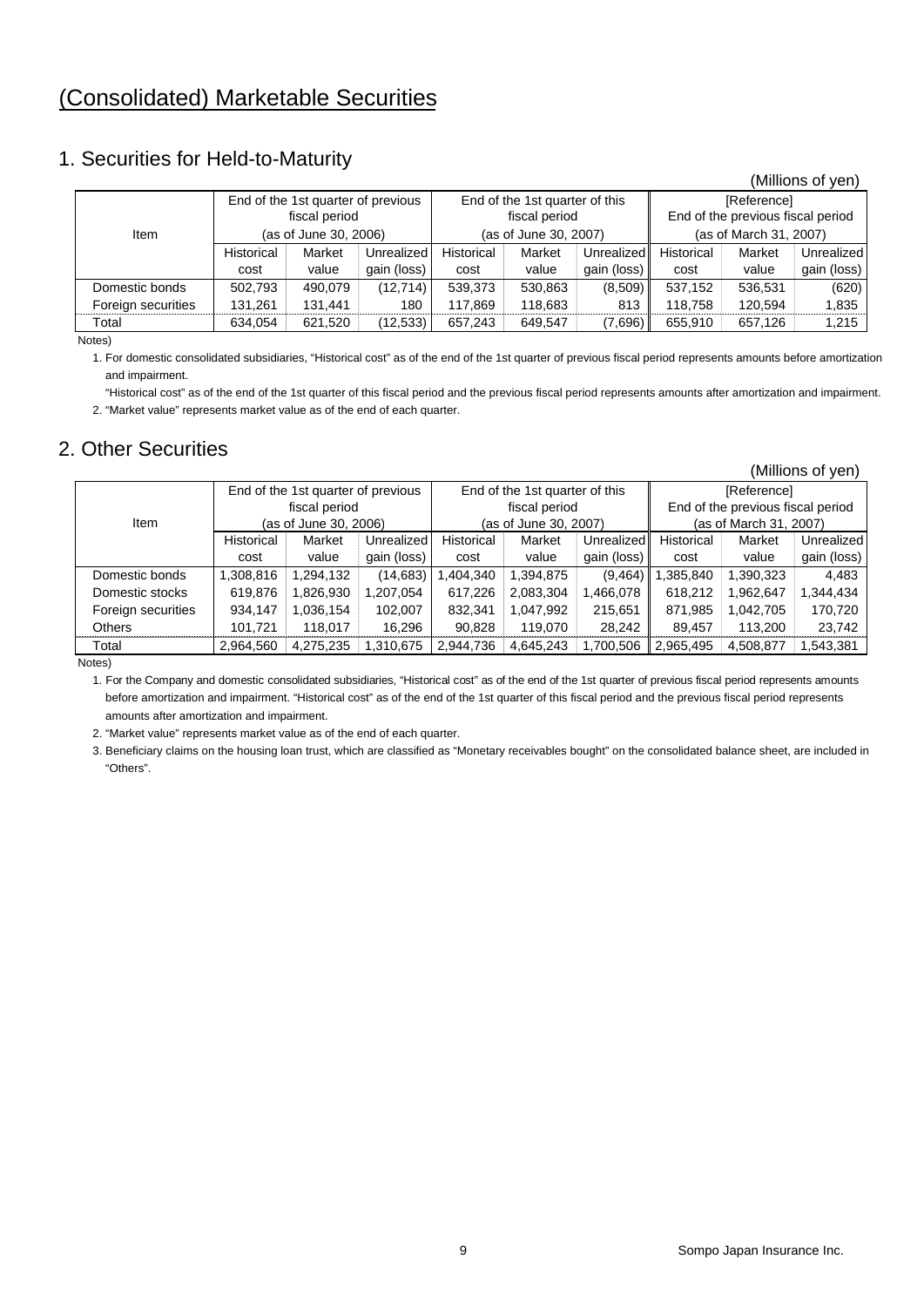# (Consolidated) Derivatives

|               |                           |               |                                    |             |                            |                                |             |             | (Millions of yen)                 |             |  |  |
|---------------|---------------------------|---------------|------------------------------------|-------------|----------------------------|--------------------------------|-------------|-------------|-----------------------------------|-------------|--|--|
|               |                           |               | End of the 1st quarter of previous |             |                            | End of the 1st quarter of this |             | [Reference] |                                   |             |  |  |
|               |                           | fiscal period |                                    |             |                            | fiscal period                  |             |             | End of the previous fiscal period |             |  |  |
| Type          | Transaction               |               | (as of June 30, 2006)              |             |                            | (as of June 30, 2007)          |             |             | (as of March 31, 2007)            |             |  |  |
|               |                           | Contract      | Market                             | Appraisal   | Contract                   | Market                         | Appraisal   | Contract    | Market                            | Appraisal   |  |  |
|               |                           | amount        | value                              | gain (loss) | amount                     | value                          | gain (loss) | amount      | value                             | gain (loss) |  |  |
| Currency      | Forward foreign exchange: |               |                                    |             |                            |                                |             |             |                                   |             |  |  |
| derivatives   | Short                     | 177,295       | 180,365                            | (3,070)     | 79,277                     | 80,552                         | (1,274)     | 112,016     | 111,909                           | 107         |  |  |
|               | Long                      | 111,924       | 112,313                            | 388         | 74,402                     | 76,907                         | 2,505       | 69,385      | 68,251                            | (1, 133)    |  |  |
|               | Currency option:          |               |                                    |             |                            |                                |             |             |                                   |             |  |  |
|               | Short                     |               |                                    |             | 8,262                      |                                |             |             |                                   |             |  |  |
|               |                           | -*            |                                    |             | $26*$                      | 43                             | (17)        |             |                                   |             |  |  |
|               | Long                      |               |                                    |             | 20,115                     |                                |             |             |                                   |             |  |  |
|               |                           | -*            |                                    |             | $107*$                     | 4                              | (103)       | -*          | $\overline{\phantom{a}}$          |             |  |  |
| Bond          | Bond future:              |               |                                    |             |                            |                                |             |             |                                   |             |  |  |
| derivatives   | Short                     | 1,328         | 1,316                              | 12          |                            |                                |             |             |                                   |             |  |  |
|               | Long                      |               |                                    |             | 63,078                     | 62,931                         | (147)       | 16,988      | 17,022                            | 33          |  |  |
|               | Bond forward:             |               |                                    |             |                            |                                |             |             |                                   |             |  |  |
|               | Long                      | 3,742         | 3,714                              | (27)        | 4,013                      | 3,987                          | (25)        | 3,918       | 3,907                             | (11)        |  |  |
| <b>Others</b> | Credit derivatives:       |               |                                    |             |                            |                                |             |             |                                   |             |  |  |
|               | Long                      |               |                                    |             | 6,500                      |                                |             | 6,000       |                                   |             |  |  |
|               |                           |               |                                    |             | $101*$                     | 63                             | (38)        | 65*         | 51                                | (13)        |  |  |
|               | Weather derivatives:      |               |                                    |             |                            |                                |             |             |                                   |             |  |  |
|               | Short                     | 186           |                                    |             | 330                        |                                |             | 273         |                                   |             |  |  |
|               |                           | $18*$         | 22                                 | (3)         | $23*$                      | 18                             | 4           | $22*$       | 15                                | 6           |  |  |
|               | Long                      |               |                                    |             | 49                         |                                |             |             |                                   |             |  |  |
|               |                           | -*            |                                    |             | $\overline{\phantom{a}}^*$ |                                |             |             |                                   |             |  |  |
|               | Earthquake derivatives:   |               |                                    |             |                            |                                |             |             |                                   |             |  |  |
|               | Short                     | 1,900         |                                    |             | 790                        |                                |             | 780         |                                   |             |  |  |
|               |                           | $92*$         | 11                                 | 81          | $123*$                     | 96                             | 27          | $133*$      | 105                               | 27          |  |  |
|               | Long                      | 1,893         |                                    |             | 711                        |                                |             | 702         |                                   |             |  |  |
|               |                           | 78*           | 7                                  | (70)        | 88*                        | 70                             | (17)        | $87*$       | 69                                | (17)        |  |  |
|               | Total                     |               |                                    | (2,690)     |                            |                                | 912         |             |                                   | (1,000)     |  |  |

Notes)

1. Derivative transactions to which hedge accounting methods are applied are excluded from this table.

2. "Contract amount" represents amount of outstanding contracts or amount equivalent to the principal provided in the contract as of the end of each quarter or fiscal period. Amounts with an asterisk (\*) represent the option premiums stated on the consolidated balance sheet.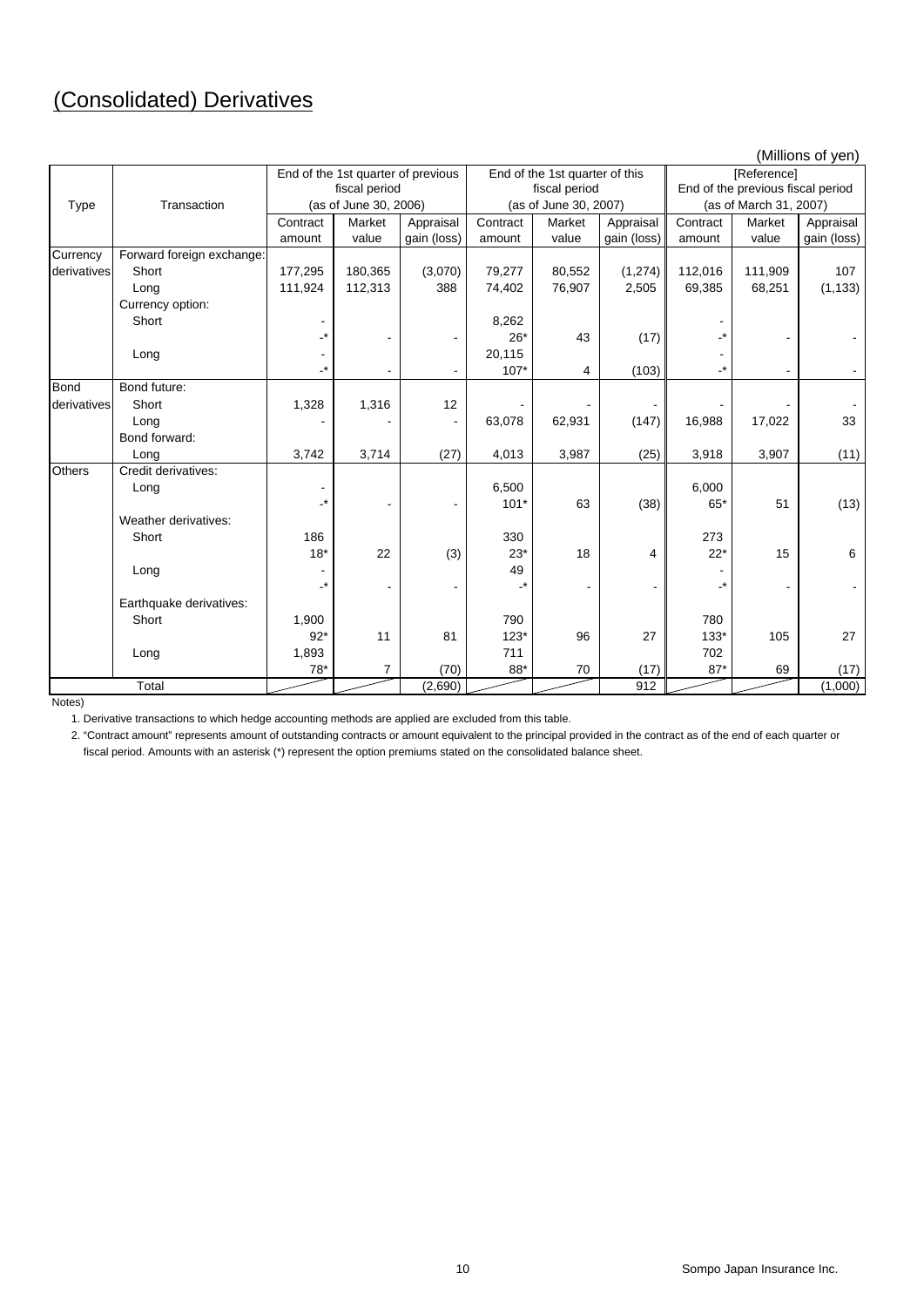# (Non-consolidated) Summary of Results of Operations

(Millions of yen)

|                                                                                     | 1st quarter of this fiscal period | [Reference] Previous fiscal period |
|-------------------------------------------------------------------------------------|-----------------------------------|------------------------------------|
| Term<br>Item                                                                        | (April 1 to June 30, 2007)        | (April 1, 2006 to March 31, 2007)  |
| Direct premiums written                                                             |                                   |                                    |
| (including deposits of premiums by policyholders)                                   | 405,510                           | 1,561,360                          |
| Direct premiums written                                                             | 376,996                           | 1,424,359                          |
| Ordinary income and expenses:                                                       |                                   |                                    |
| Underwriting income:                                                                | 394,002                           | 1,568,937                          |
| Net premiums written                                                                | 351,332                           | 1,362,785                          |
| Deposits of premiums by policyholders                                               | 28,513                            | 137,001                            |
| Underwriting expenses:                                                              | 349,538                           | 1,356,524                          |
| Net claims paid                                                                     | 189,392                           | 806,871                            |
| Loss adjustment expenses                                                            | 18,756                            | 69,001                             |
| Net commissions and brokerage fees                                                  | 58,089                            | 222,762                            |
| Maturity refunds to policyholders                                                   | 41,547                            | 224,401                            |
| Investment income:                                                                  | 41,712                            | 106,435                            |
| Interest and dividend income                                                        | 37,583                            | 113,625                            |
| Realized gain on sales of securities                                                | 9,588                             | 31,011                             |
| Investment expenses:                                                                | 5,725                             | 15,134                             |
| Realized loss on sales of securities                                                | 31                                | 1,485                              |
| Devaluation loss on securities                                                      | 483                               | 3,636                              |
| Operating, general and administrative expenses                                      | 58,766                            | 216,514                            |
| Operating, general and administrative expenses<br>related to underwriting insurance | 53,356                            | 198,858                            |
| Other ordinary income and expenses                                                  | 1,413                             | 4,568                              |
| Ordinary profit                                                                     | 23,098                            | 91,767                             |
| Underwriting profit                                                                 | (11, 463)                         | 10,127                             |
| Special gains and losses:                                                           |                                   |                                    |
| Special gains                                                                       | 581                               | 3,310                              |
| Special losses                                                                      | 1,814                             | 19,328                             |
| Special gains and losses                                                            | (1, 233)                          | (16, 018)                          |
| Income before income taxes                                                          | 21,864                            | 75,749                             |
| Income taxes and deferred income taxes                                              | 7,348                             | 27,590                             |
| Net income                                                                          | 14,515                            | 48,159                             |
| Ratios:                                                                             |                                   |                                    |
| Loss ratio                                                                          | 59.2 %                            | 64.3 %                             |
| Expense ratio                                                                       | 31.7 %                            | 30.9 %                             |
| Underwriting balance ratio                                                          | 9.0 %                             | 4.8 %                              |

Notes)

1.Loss ratio=(Net claims paid+Loss adjustment expenses)/Net premiums written

2.Expense ratio=(Net commissions and brokerage fees

+Operating, general and administrative expenses related to underwriting insurance)/Net premiums written

3.Underwriting balance ratio=(Net premiums written-Net claims paid-Loss adjustment expenses-Operating expenses) /Net premiums written